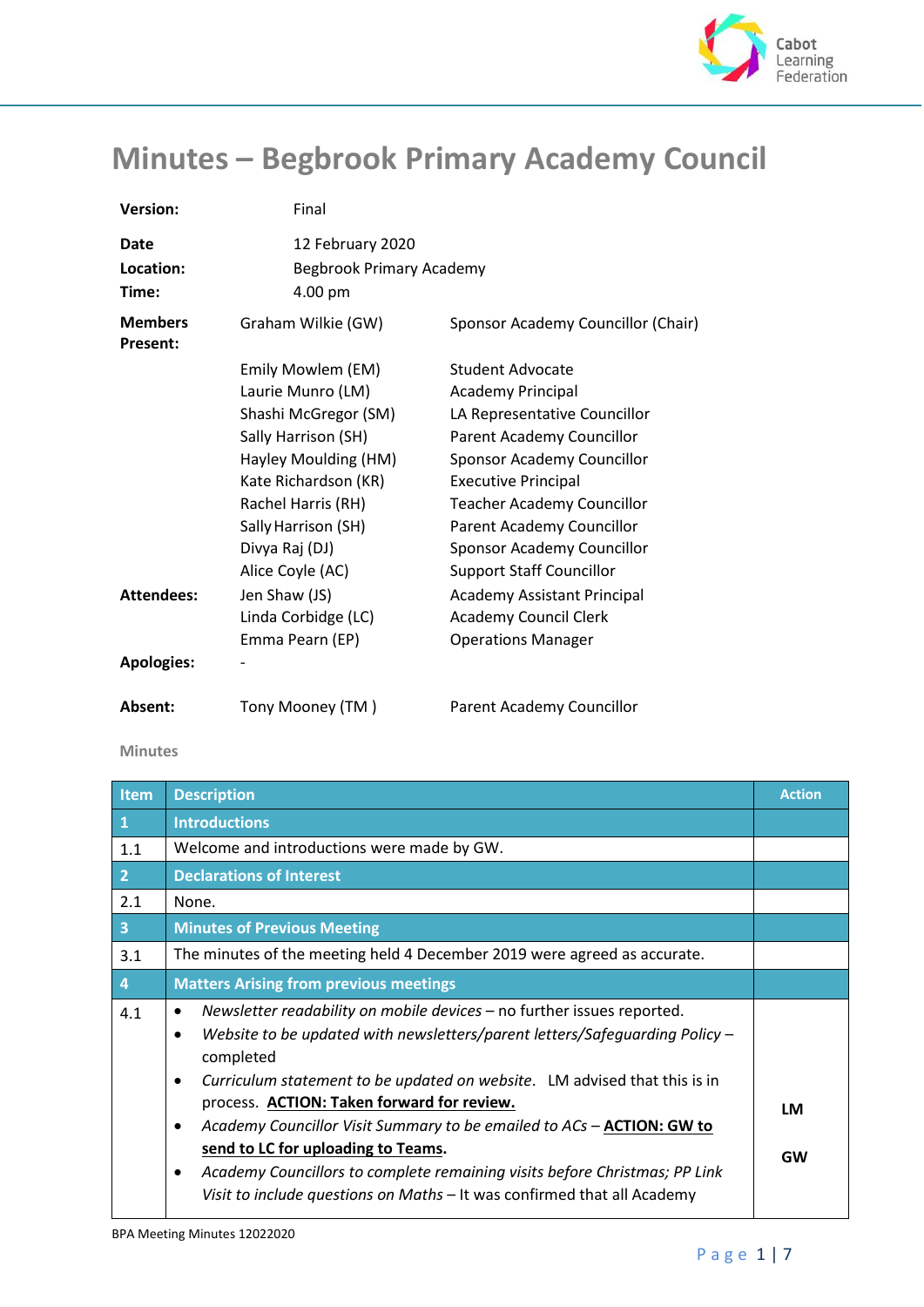

| Item | <b>Description</b>                                                                                                                              | <b>Action</b>  |
|------|-------------------------------------------------------------------------------------------------------------------------------------------------|----------------|
|      | Councillors had made visits, reports to be sent to GW. Immersion Day would                                                                      |                |
|      | be arranged for June. ACTION: Academy Councillors to send Visit Reports                                                                         |                |
|      | to GW for summary                                                                                                                               | <b>ALL ACs</b> |
|      | <b>ACTION: GW would arrange Immersion Date with JS.</b>                                                                                         | <b>GW</b>      |
|      | Student Council to discuss why children receive homework and EM to re-film<br>$\bullet$                                                         |                |
|      | video for website - see Pupil Voice item.                                                                                                       |                |
|      | Update on application for BCC to close roads at drop off times - EP advised<br>$\bullet$                                                        |                |
|      | that the Academy had heard back today with various options. EP would                                                                            |                |
|      | report back with further information when available.<br>Spot check on SCR to be completed before next meeting - GW advised that he<br>$\bullet$ |                |
|      | would include a check at each Safeguarding Visit.                                                                                               |                |
|      | Parent Forum dates to be circulated to AC for representation - JS explained<br>$\bullet$                                                        |                |
|      | that they had been waiting for a date from CLF regarding the new RSHE Policy                                                                    |                |
|      | in order to consult with parents. This would now take place on 19 March.                                                                        |                |
|      | <b>ACTION: GW/SM will attend evening on Thursday 19 March.</b>                                                                                  | <b>GW</b>      |
|      | Finance update re follow-up meeting on budget - LM reported that the CLC<br>$\bullet$                                                           |                |
|      | Finance Manager was happy with the academy finances; the supply risk had                                                                        |                |
|      | been noted. LM advised that, as part of their NPQH, a colleague may look at                                                                     |                |
|      | options at the academy to utilise HTLAs rather than supply. KR advised that                                                                     |                |
|      | going forward the Trust would be using one supplier. Academy Council                                                                            |                |
|      | questioned the responsibility of planning if HTLAs were used. LM clarified                                                                      |                |
|      | that planning responsibility would remain with the teacher, HTLAs would                                                                         |                |
|      | teach.                                                                                                                                          |                |
|      | Parents to be asked to offer opportunities on enrichment re wider curriculum -<br>٠                                                             |                |
|      | it was agreed this was an ongoing request.<br>EP to email an update on Policies E-Safeguarding, SEN & Equalities following                      |                |
|      | ٠<br>AC comments on Teams - see item on policies.                                                                                               |                |
|      | External Report requested by Academy Council re impact of behaviour of<br>$\bullet$                                                             |                |
|      | children with particular needs and on the school body: LM briefed on the                                                                        |                |
|      | report which had been circulated.                                                                                                               |                |
|      | Reads very positively in support of the school; there were 3 or 4 children                                                                      |                |
|      | who would benefit from alternative provision (AP). Since the report, 2                                                                          |                |
|      | children were now in the EHCP process. One other has a place at AP, one                                                                         |                |
|      | is expecting a place shortly. This had resulted in less actions as there                                                                        |                |
|      | were now less children with high need. Actions recommended included                                                                             |                |
|      | further staff training and frosted plastic on windows to corridors to create                                                                    |                |
|      | Academy Council commented that they were pleased to see<br>a barrier.                                                                           |                |
|      | the report highlighted the school's inclusive ethos and the high level of                                                                       |                |
|      | support given to the children.                                                                                                                  |                |
|      | Academy Council asked how the academy could identify the needs<br>earlier to access the right level of support. LM explained that as a result   |                |
|      | of the Bristol SEND Ofsted letter and high demand for specialist provision,                                                                     |                |
|      | schools were re-assessing to start the EHCP process earlier. It was agreed                                                                      |                |
|      | this was a big piece of work for SENCos. Academy Council asked if the                                                                           |                |
|      | SENCo had enough capacity for the extra work involved. LM said that                                                                             |                |
|      | the SENCo had been given one day a week to work on it.                                                                                          |                |
|      |                                                                                                                                                 |                |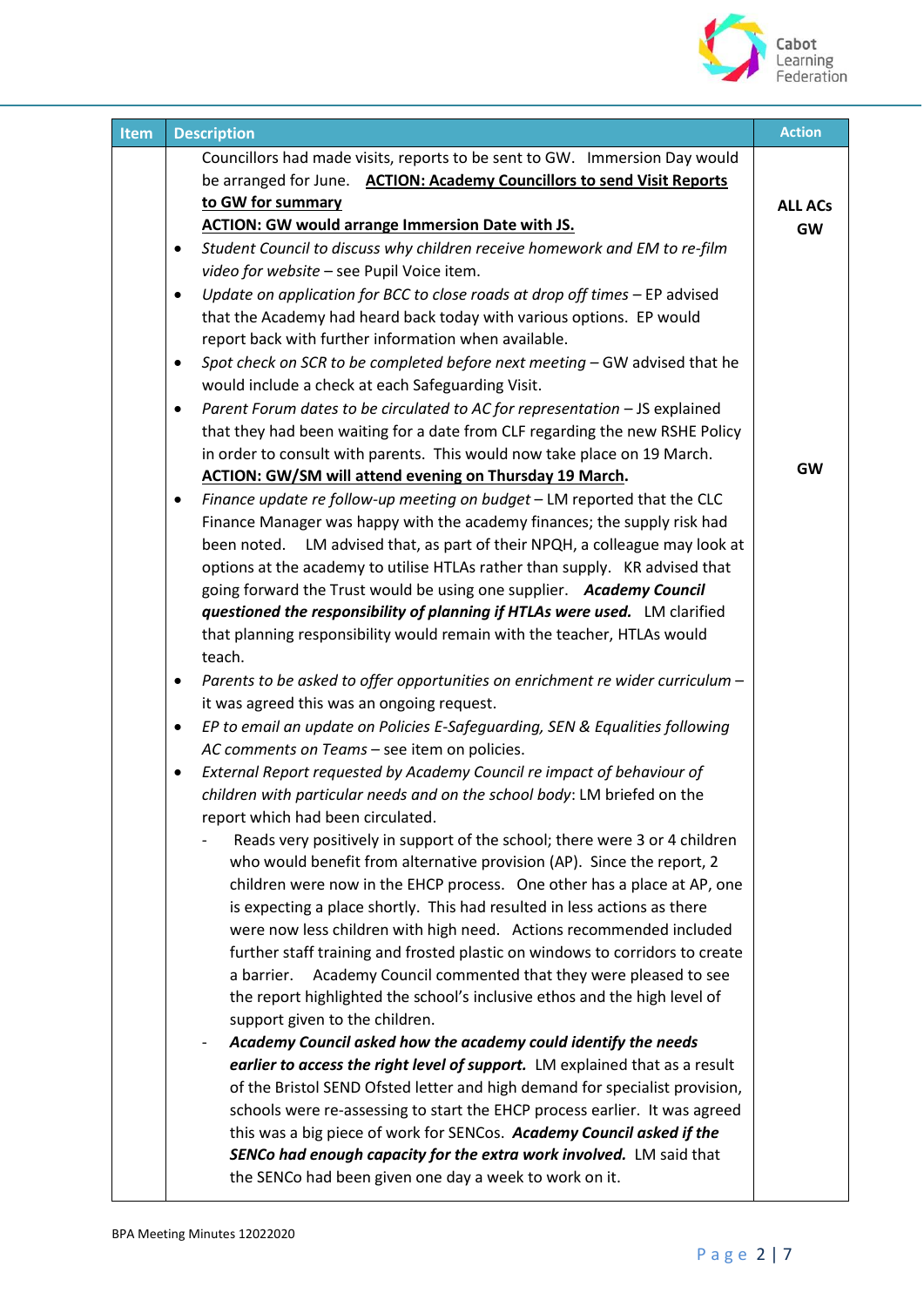

| <b>Item</b> | <b>Description</b>                                                                        | <b>Action</b> |
|-------------|-------------------------------------------------------------------------------------------|---------------|
|             | Academy Council discussed staff morale and asked if those dealing with                    |               |
|             | difficult behaviours felt supported. LM and JS explained the support                      |               |
|             | provided; which included some costed outside 1:1 support (prioritised                     |               |
|             | according to need) with priority being given in cases of high need. In                    |               |
|             | addition, staff could access CLF counselling through the Trust Employee                   |               |
|             | Assistance programme. KR commented that there was a Trust wide                            |               |
|             | mental health strategy. Staff members commented that there was a                          |               |
|             | very supportive staff culture and constant dialogue where issues were                     |               |
|             | picked up quickly.                                                                        |               |
|             | Academy Council said it was important that staff should be aware of the                   |               |
|             | range of support available and requested that staff be reminded.                          |               |
|             | Academy Council agreed that it was helpful to have someone supporting                     |               |
|             | with supervision from outside of school. Further suggestions included                     |               |
|             | support staff having weekly/monthly meetings.                                             |               |
|             | Case studies showing progress of children who had been in Gem House<br>٠                  |               |
|             | Provision to be presented - JS briefed on the report which had been                       |               |
|             | circulated. Academy Council asked why some pupils had not improved. LM                    |               |
|             | explained the data was a broad approach as there were many approaches                     |               |
|             | used. Data showed that overall Gem House provision was of benefit.                        |               |
|             | Additionally, the data analysis included other provision, e.g. the Nest which             |               |
|             | showed that the school had done all it could.  Academy Council noted that                 |               |
|             | the provision made it easier to identify early interventions.  Discussion                 |               |
|             | followed on how Pupil Premium and Top Up Funding was used for the                         |               |
|             | provision. Academy Council noted that some of the comments in the report                  |               |
|             | were really powerful and teacher feedback was good.                                       |               |
|             | KR to look into why Data Dashboard had not been produced centrally - the<br>٠             |               |
|             | Dashboard had been produced this term.                                                    |               |
|             | Pupil Premium Report to next meeting for information - LM briefed on the PP<br>٠          |               |
|             | Report presented. Eligibility had reduced from 22% to 16% resulting in less               |               |
|             | funding. LM explained the strategy and interventions used at the academy.                 |               |
|             | GW, Pupil Premium Link, reported that the PP strategy was well thought                    |               |
|             | out. LM commented that Ofsted had called the strategy 'exemplary' when                    |               |
|             | they last visited.                                                                        |               |
|             | EP to update risk Register re RSHE implementation - this had been done.<br>$\bullet$      |               |
|             | SC to undertake a Safeguarding Visit before she leaves - GW reported that he<br>$\bullet$ |               |
|             | would be visiting with SC after half term and would report back at the next               |               |
|             | meeting. <b>ACTION: Safeguarding Visit Report to next meeting.</b>                        | <b>GW</b>     |
|             | LM to update Equalities Objectives on website re difference between socio<br>٠            |               |
|             | economic groups, and written report to be provided for information at next                |               |
|             | meeting - LM reported that it was decided the report did not need                         |               |
|             | amendment.                                                                                |               |
|             | Academy Council information on website to be updated - this would be<br>٠                 |               |
|             | updated shortly with new Academy Councillors. ACTION: Update AC                           |               |
|             | information on website                                                                    | LC/EP         |
|             | Access Plan to be reviewed and comments added to Review Sheet in Teams                    |               |
|             | before 20 January. EP to note - see policy item.                                          |               |
|             |                                                                                           |               |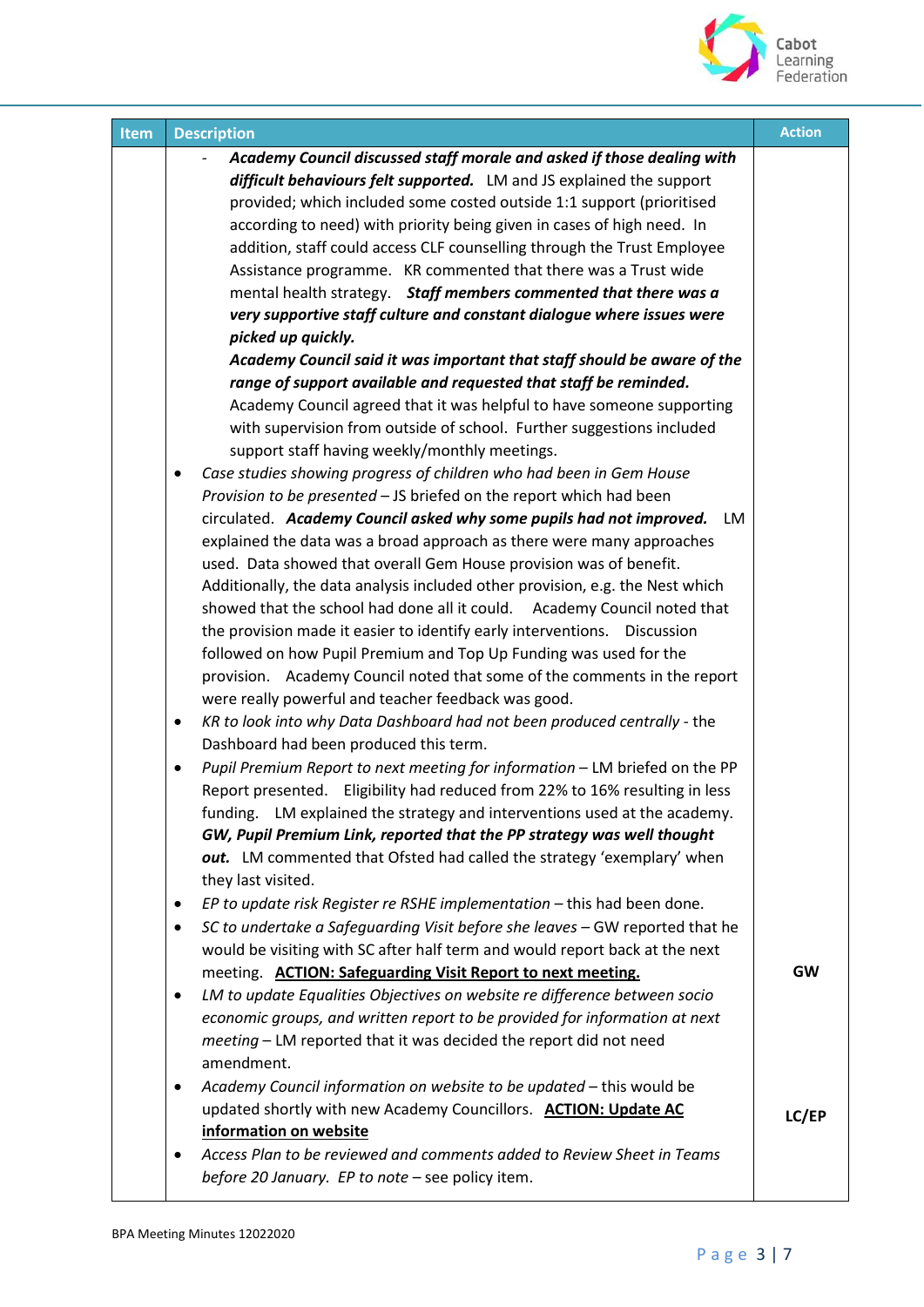

| <b>Item</b>    | <b>Description</b>                                                                                                                                                                                                                                                                                                                                                                                                                                                                                                                                                                                                                                                                                                                                                                                                                                                                                                                                                                                                                                                                                                                                                                                                                                                                                                                                                                                                                                                                                                                                                                                                                                                                                                                                                                                                                                                                            | <b>Action</b> |
|----------------|-----------------------------------------------------------------------------------------------------------------------------------------------------------------------------------------------------------------------------------------------------------------------------------------------------------------------------------------------------------------------------------------------------------------------------------------------------------------------------------------------------------------------------------------------------------------------------------------------------------------------------------------------------------------------------------------------------------------------------------------------------------------------------------------------------------------------------------------------------------------------------------------------------------------------------------------------------------------------------------------------------------------------------------------------------------------------------------------------------------------------------------------------------------------------------------------------------------------------------------------------------------------------------------------------------------------------------------------------------------------------------------------------------------------------------------------------------------------------------------------------------------------------------------------------------------------------------------------------------------------------------------------------------------------------------------------------------------------------------------------------------------------------------------------------------------------------------------------------------------------------------------------------|---------------|
|                | Skills Audit for AC - it was agreed that the minutes should have noted that<br>$\bullet$<br>there was a safeguarding deficit on the Academy Council following SC's                                                                                                                                                                                                                                                                                                                                                                                                                                                                                                                                                                                                                                                                                                                                                                                                                                                                                                                                                                                                                                                                                                                                                                                                                                                                                                                                                                                                                                                                                                                                                                                                                                                                                                                            |               |
|                | resignation not Education; GW has safeguarding knowledge.                                                                                                                                                                                                                                                                                                                                                                                                                                                                                                                                                                                                                                                                                                                                                                                                                                                                                                                                                                                                                                                                                                                                                                                                                                                                                                                                                                                                                                                                                                                                                                                                                                                                                                                                                                                                                                     |               |
| 5 <sub>1</sub> | <b>Academy Council Report</b>                                                                                                                                                                                                                                                                                                                                                                                                                                                                                                                                                                                                                                                                                                                                                                                                                                                                                                                                                                                                                                                                                                                                                                                                                                                                                                                                                                                                                                                                                                                                                                                                                                                                                                                                                                                                                                                                 |               |
| 5.1            | LM briefed councillors on the last Academy Review Visit (ARV) where it was<br>agreed that the academy would currently be judged as 'Good' under the Ofsted<br>Framework. There had been a discussion around Behaviour and Personal<br>Development which was preventing the academy being outstanding.<br>Academy Council asked why the number of fixed term exclusions (FTE) was<br>high and if this related to individual children.<br>LM explained that there had<br>not been any exclusions since Christmas; every alternative to exclusion is<br>always sought. LM was also looking at other options to ensure that school<br>time was more suitable for when they return.  KR explained that there had<br>been discussion that there should be more communication with staff<br>regarding the Trust's aim to be a low excluding Trust.<br>Academy Council asked for a comparison to other schools. LM said the<br>academy was the same as CLF (0.9) and above national (0.6); the national<br>average was low. LM assured academy council that they had data on case<br>studies.<br>Academy Council asked if hosting children on exclusion from other schools<br>puts more pressure on staff. LM explained that they come with a member<br>of staff and there is full reflective discussion with those children.<br>Academy Council asked if it was expected the number of FTE would reduce.<br>$\bullet$<br>LM said 'yes'.<br>Academy Council asked if the children where alternative provision was being<br>٠<br>sought were regularly reviewed. LM assured councillors that the two<br>children at alternative provision were visited regularly whilst waiting for the<br>EHCPs. Further discussion took place on the type of provision and funding.<br>Following further questioning academy councillors were assured that the<br>academy was closer to resolution for the children. |               |
| 5.2            | Personal Development                                                                                                                                                                                                                                                                                                                                                                                                                                                                                                                                                                                                                                                                                                                                                                                                                                                                                                                                                                                                                                                                                                                                                                                                                                                                                                                                                                                                                                                                                                                                                                                                                                                                                                                                                                                                                                                                          |               |
|                | Discussion took place on how personal development was communicated; noting<br>the different focus between taught and learnt.                                                                                                                                                                                                                                                                                                                                                                                                                                                                                                                                                                                                                                                                                                                                                                                                                                                                                                                                                                                                                                                                                                                                                                                                                                                                                                                                                                                                                                                                                                                                                                                                                                                                                                                                                                  |               |
| 5.3            | Attendance<br>Academy Council requested a presentation by Zoe Sutton (Family Support<br>Worker who leads on attendance) at the next meeting regarding the<br>introduction of a graduated response/communication from a member of the re<br>impact from non-attendance. ACTION: Finn and Zoe to present on attendance<br>at next meeting.                                                                                                                                                                                                                                                                                                                                                                                                                                                                                                                                                                                                                                                                                                                                                                                                                                                                                                                                                                                                                                                                                                                                                                                                                                                                                                                                                                                                                                                                                                                                                      |               |
| 5.4            | Safeguarding<br>GW advised that he would be making a Safeguarding Visit (as Link Councillor) this<br>term.                                                                                                                                                                                                                                                                                                                                                                                                                                                                                                                                                                                                                                                                                                                                                                                                                                                                                                                                                                                                                                                                                                                                                                                                                                                                                                                                                                                                                                                                                                                                                                                                                                                                                                                                                                                    |               |
| 5.5            | <b>Quality of Education</b><br>Reading element - LM advised that the AIP would be amended to reflect that<br>$\bullet$<br>everybody is an expert in reading.<br>LM reported that the quality of phonics teaching was really strong. Academy<br>$\bullet$<br>Council noted that the academy needed to purchase de-codable books which<br>would involve a large cost. Academy Council questioned details of the                                                                                                                                                                                                                                                                                                                                                                                                                                                                                                                                                                                                                                                                                                                                                                                                                                                                                                                                                                                                                                                                                                                                                                                                                                                                                                                                                                                                                                                                                 |               |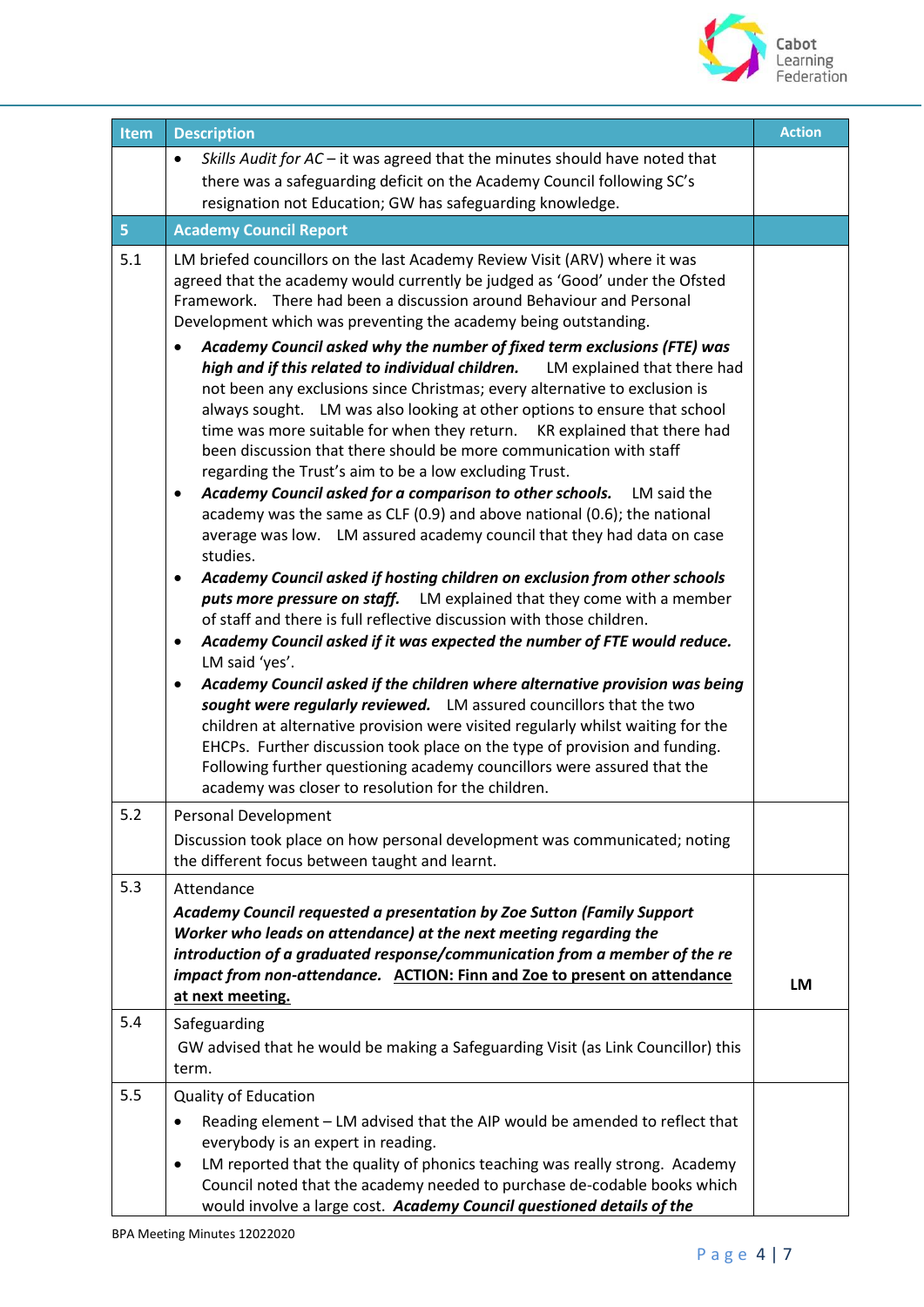

| <b>Item</b> | <b>Description</b>                                                                                                                                                                                                                                                                                                                                                                                                                                                                                                                                                                                                                                                                                                                                                                                                                                                                                                                                                                                                                                                                                                                                                                                                                                                                                                                                                                                                                                                                                                                                                                                                                                                                   | <b>Action</b> |
|-------------|--------------------------------------------------------------------------------------------------------------------------------------------------------------------------------------------------------------------------------------------------------------------------------------------------------------------------------------------------------------------------------------------------------------------------------------------------------------------------------------------------------------------------------------------------------------------------------------------------------------------------------------------------------------------------------------------------------------------------------------------------------------------------------------------------------------------------------------------------------------------------------------------------------------------------------------------------------------------------------------------------------------------------------------------------------------------------------------------------------------------------------------------------------------------------------------------------------------------------------------------------------------------------------------------------------------------------------------------------------------------------------------------------------------------------------------------------------------------------------------------------------------------------------------------------------------------------------------------------------------------------------------------------------------------------------------|---------------|
|             | Following discussion, LM explained there was an outline of a<br>funding.<br>timeline to put in a bid to get match funding which would ensure this is<br>delivered within the school budget.<br>Academy Council questioned where the academy was regarding Intent for<br>$\bullet$<br>the SEND curriculum and how this was being actioned. LM explained there<br>was more work to be done around Curriculum Intent; which would involve all<br>staff articulating the curriculum consistently with the support of SLT.<br>Academy Council questioned the focus for those with lower attainment.<br>٠<br>LM explained the different strategy for those students which over time would<br>ensure more children were meeting ARE.                                                                                                                                                                                                                                                                                                                                                                                                                                                                                                                                                                                                                                                                                                                                                                                                                                                                                                                                                        |               |
| 5.6         | <b>Quality of Teaching</b><br>Academy Council asked for an update on the quality of teaching.<br>LM<br>advised that out of 31 teachers in the school, only 1 was on a formal support<br>plan and would be coming off soon as support was going positively.<br>Academy Council questioned the teaching staff present for staff voice.<br>$\bullet$<br>Staff explained that sharing workload and team ideas etc. have resulted in the<br>positive support provided.<br>Academy Council asked the teachers how they felt following introduction of<br>$\bullet$<br>the new curriculum. Teachers reported that they were excited to plan and<br>were really enjoying the new curriculum implementation - there were very<br>EM said 'I can't work anywhere else now'.<br>few moans.                                                                                                                                                                                                                                                                                                                                                                                                                                                                                                                                                                                                                                                                                                                                                                                                                                                                                                      |               |
| 5.7         | Data/Targets                                                                                                                                                                                                                                                                                                                                                                                                                                                                                                                                                                                                                                                                                                                                                                                                                                                                                                                                                                                                                                                                                                                                                                                                                                                                                                                                                                                                                                                                                                                                                                                                                                                                         |               |
|             | Academy Council questioned the gender attainment gap - are the gaps for<br>boys narrowing? It was agreed to take forward to the next meeting when<br>data would be provided in advance of the meeting. ACTION: Provide data in<br>advance, looking at DOYA (Deepening/OnTrack/Yet to be On Track/At an early<br>stage) and wider curriculum as evidence                                                                                                                                                                                                                                                                                                                                                                                                                                                                                                                                                                                                                                                                                                                                                                                                                                                                                                                                                                                                                                                                                                                                                                                                                                                                                                                              | LM            |
|             | Academy questioned the targets following recent testing.<br>LM explained<br>$\bullet$<br>his confidence in outcomes after the recent mock and that the<br>academy is hoping to achieve 88% for Writing.<br>KR asked what LM thought combined measure at KS2 would be. LM<br>responded that the target is 72%. Discussion followed on preparing Year 6<br>children within a broad and balance curriculum.<br>Resource was also put into<br>therapy sessions and interventions because these outcomes were important -<br>more importantly we want them to have a board and balanced curriculum<br>experience and a focus on the whole child.<br>Academy Council questioned maths outcomes. LM explained the positive<br>$\bullet$<br>picture of maths teaching more generally and the development<br>work happening there. KR explained the maths picture across the Trust and<br>the developments happening more broadly working in collaboration<br>with the Boolean Maths Hub.<br>Academy Council asked about Year 3 and Year 4 writing ability, questioning<br>$\bullet$<br>the reason those who were deepening in writing now aren't.<br>LM explained<br>the school journey with greater depth and the dip in assessment within Year<br>3. LM explained how writing was collectively moderated and the need to do<br>more of this above and below year groups in the future. Teachers feel more<br>secure about writing as the year develops. Maths is also more quantifiable.<br>Teachers on the AC supported this view.<br>Academy Council asked about the staff absence and how this is affecting<br>classes - who is having more than one teacher etc. LM explained that the |               |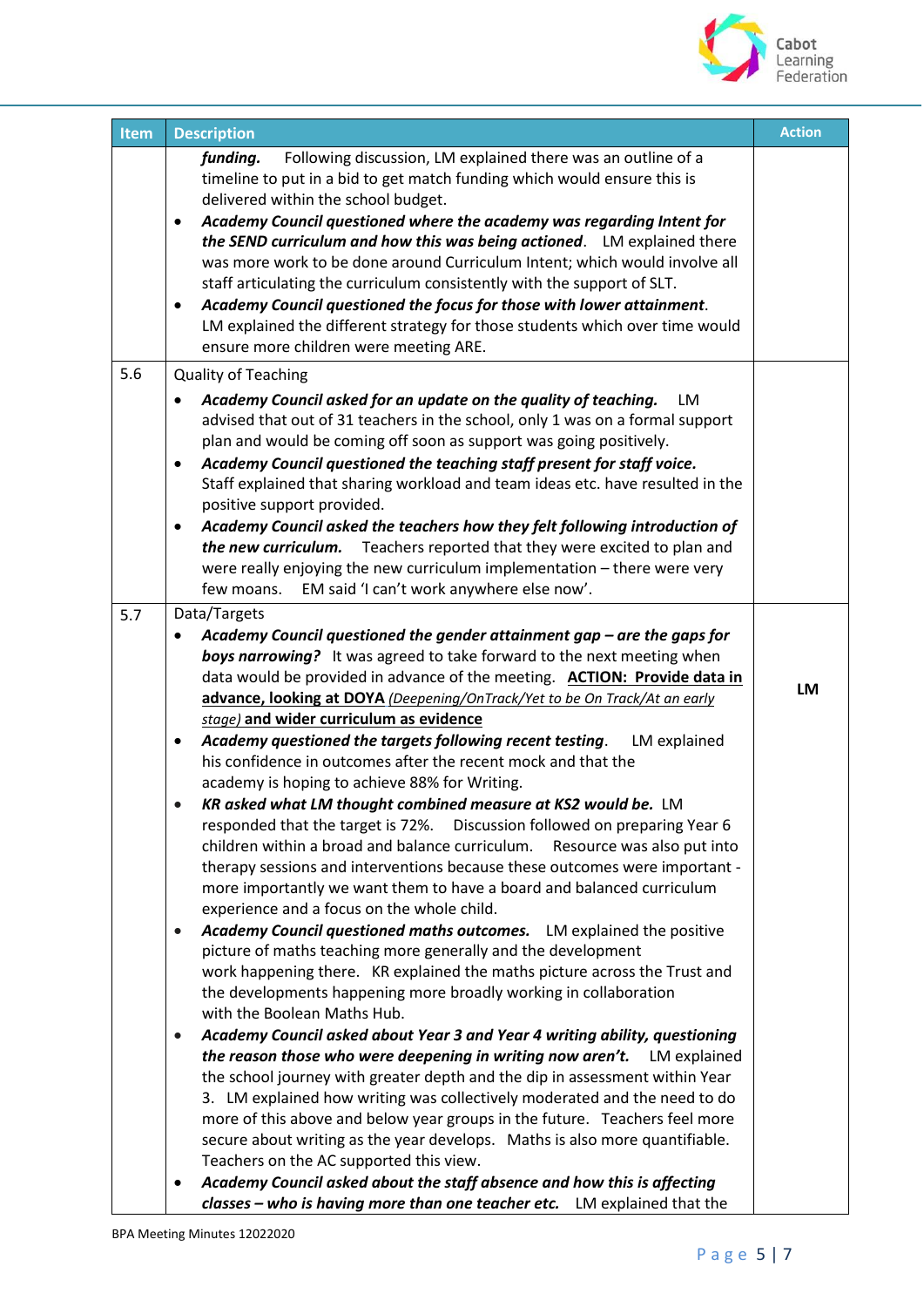

| <b>Item</b>    | <b>Description</b>                                                                                                                                                                                                                                                                                                                                                                                                                                                                                                                                                                                                                                                                                                                                                                                                                                                                                                                                                                                                                                                                                                                                                                                                                                                                                                                                                                                                                 | <b>Action</b>   |
|----------------|------------------------------------------------------------------------------------------------------------------------------------------------------------------------------------------------------------------------------------------------------------------------------------------------------------------------------------------------------------------------------------------------------------------------------------------------------------------------------------------------------------------------------------------------------------------------------------------------------------------------------------------------------------------------------------------------------------------------------------------------------------------------------------------------------------------------------------------------------------------------------------------------------------------------------------------------------------------------------------------------------------------------------------------------------------------------------------------------------------------------------------------------------------------------------------------------------------------------------------------------------------------------------------------------------------------------------------------------------------------------------------------------------------------------------------|-----------------|
|                | school works proactively to cover the class with familiar members of staff.<br>Academy Council commented that absence in reception seemed to be high.<br>LM and JS explained that a TA and a teacher had been absent for factors<br>outside of the academy's control and the school had forward planned where<br>possible to cover absence with high quality teachers. LM<br>emphasised that there is a level of confidentiality when communicating with<br>parents about staff health needs and conditions.                                                                                                                                                                                                                                                                                                                                                                                                                                                                                                                                                                                                                                                                                                                                                                                                                                                                                                                       |                 |
| 6 <sup>1</sup> | <b>Student Voice / Student Advocate</b>                                                                                                                                                                                                                                                                                                                                                                                                                                                                                                                                                                                                                                                                                                                                                                                                                                                                                                                                                                                                                                                                                                                                                                                                                                                                                                                                                                                            |                 |
| 6.1            | EM shared a video about the roles of the school council and asked if this could<br>$\bullet$<br>be the first item on the agenda in future meetings.<br>Further actions included a fundraiser for Children in Need; Anti-bullying and<br>$\bullet$<br>World Book Day.<br>EM reported that children commented that they 'love it' (the council) because<br>$\bullet$<br>they get to help solve problems and make the school a better place.<br>SH commented on the buzz around choosing the new reps for the academy<br>$\bullet$<br>council across the academy.<br>EM fed back on her discussion with the group about homework, following the<br>$\bullet$<br>request by academy council. The academy feels it has a well-planned<br>homework policy and there were a variety of responses to this topic - we<br>want it harder/easier/more/less etc. EM said she felt the children liked the<br>consolidation of what had been taught in school. The children brought the<br>ideas of the class to the group - not just their own ideas.<br>Playtime had also been discussed, which felt really positive - they would like<br>$\bullet$<br>the MUGA to always be open (although this was a staffing issue). They feel<br>that the dinner staff were very kind and Year 2 were enjoying the sense of<br>freedom. Year 1 were enjoying the larger space they have this year.<br>Later topics are school dinners and reading at home. | LC              |
| $\overline{7}$ | <b>Governance</b>                                                                                                                                                                                                                                                                                                                                                                                                                                                                                                                                                                                                                                                                                                                                                                                                                                                                                                                                                                                                                                                                                                                                                                                                                                                                                                                                                                                                                  |                 |
| 7.1            | AC training day on 23rd March - GW requested all ACs to attend if possible.<br>$\bullet$<br><b>ACTION: Link to register and agenda to be shared.</b>                                                                                                                                                                                                                                                                                                                                                                                                                                                                                                                                                                                                                                                                                                                                                                                                                                                                                                                                                                                                                                                                                                                                                                                                                                                                               | LC              |
| 8              | <b>Risk Register</b>                                                                                                                                                                                                                                                                                                                                                                                                                                                                                                                                                                                                                                                                                                                                                                                                                                                                                                                                                                                                                                                                                                                                                                                                                                                                                                                                                                                                               |                 |
| 8.1            | Following discussion, it was agreed that Coronavirus should be added to the<br>$\bullet$<br>Risk Register. ACTION: Add Coronavirus to RR.<br>It was agreed that GW, LM and EP should meet to review the risk.<br>$\bullet$<br>ACTION: GW to arrange a meeting to review risks.                                                                                                                                                                                                                                                                                                                                                                                                                                                                                                                                                                                                                                                                                                                                                                                                                                                                                                                                                                                                                                                                                                                                                     | EP<br><b>GW</b> |
| $\overline{9}$ | <b>Matters for the attention of the Board/COAC</b>                                                                                                                                                                                                                                                                                                                                                                                                                                                                                                                                                                                                                                                                                                                                                                                                                                                                                                                                                                                                                                                                                                                                                                                                                                                                                                                                                                                 |                 |
| 9.1            | None to report.                                                                                                                                                                                                                                                                                                                                                                                                                                                                                                                                                                                                                                                                                                                                                                                                                                                                                                                                                                                                                                                                                                                                                                                                                                                                                                                                                                                                                    |                 |
| 10             | <b>Any Other Business</b>                                                                                                                                                                                                                                                                                                                                                                                                                                                                                                                                                                                                                                                                                                                                                                                                                                                                                                                                                                                                                                                                                                                                                                                                                                                                                                                                                                                                          |                 |
| 10.1           | Academy Council asked what actions were being taken regarding the continuing<br>EP said that she was working on this. It was<br>issue of inadequate portion sizes.<br>agreed that KR would raise with Heidi.<br><b>ACTION: KR to talk to Heidi about</b><br>Aspens re the continuing issue of inadequate portion sizes.                                                                                                                                                                                                                                                                                                                                                                                                                                                                                                                                                                                                                                                                                                                                                                                                                                                                                                                                                                                                                                                                                                            | <b>KR</b>       |

The meeting closed at 6.05 pm

**Meeting Dates:** (all Wednesdays at 4.00 pm (pre-meet 3.30 pm) **25 March 2020, 8 July 2020**

*See over page for DOYA explanation….*